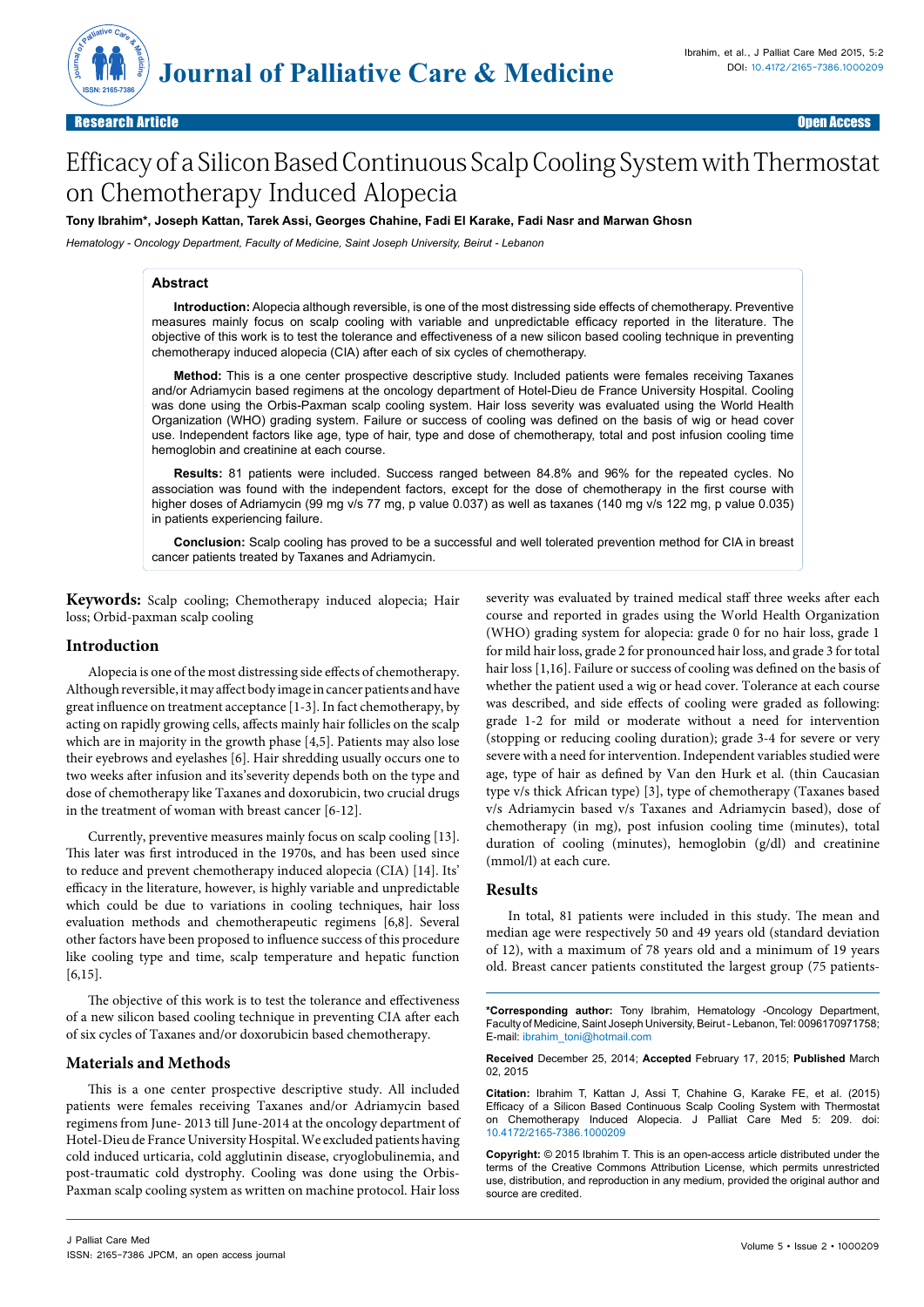**Citation:** Ibrahim T, Kattan J, Assi T, Chahine G, Karake FE, et al. (2015) Efficacy of a Silicon Based Continuous Scalp Cooling System with Thermostat on Chemotherapy Induced Alopecia. J Palliat Care Med 5: 209. doi:10.4172/2165-7386.1000209

|                                               |                         | Cycle n°1                   | Cycle n°2                   | Cycle n°3                 | Cycle n°4                   | Cycle n°5                    | Cycle n°6                    |
|-----------------------------------------------|-------------------------|-----------------------------|-----------------------------|---------------------------|-----------------------------|------------------------------|------------------------------|
| Tolerance                                     | No                      | 3<br>$(3.7\%)$              | $\mathbf 0$<br>$(0.0\%)$    | 4<br>$(7.3\%)$            | $(2.0\%)$                   | $(3.4\%)$                    | $\mathbf 0$<br>$(0.0\%)$     |
|                                               | Yes                     | 78<br>$(96.3\%)$            | 64<br>$(100.0\%)$           | 51<br>(92.7%)             | 48<br>$(98.0\%)$            | 28<br>$(96.6\%)$             | 25<br>$(100.0\%)$            |
| Adverse events                                | No                      | 70<br>$(86.4\%)$            | 58<br>$(90.6\%)$            | 46<br>$(83.6\%)$          | 44<br>(89.8%)               | 25<br>$(86.2\%)$             | 19<br>$(76.0\%)$             |
|                                               | Yes                     | 11<br>$(13.6\%)$            | 6<br>$(9.4\%)$              | 9<br>$(16.4\%)$           | 5<br>$(10.2\%)$             | $\overline{4}$<br>$(13.8\%)$ | 6<br>$(24.0\%)$              |
| Hair loss<br><b>WHO</b>                       | 0                       | 28<br>$(42.4\%)$            | 28<br>$(48.3\%)$            | 25<br>$(50.0\%)$          | 16<br>$(53.3\%)$            | 18<br>$(72.0\%)$             | 12<br>$(80.0\%)$             |
|                                               | 1                       | 28<br>$(42.4\%)$            | 25<br>$(43.1\%)$            | 22<br>$(44.0\%)$          | 11<br>(36.7%)               | 6<br>$(24.0\%)$              | $\overline{2}$<br>$(13.3\%)$ |
|                                               | $\overline{\mathbf{c}}$ | 4<br>$(6.1\%)$              | $\mathbf{1}$<br>$(1.7\%)$   | $\mathbf{1}$<br>$(2.0\%)$ | $\overline{2}$<br>$(6.7\%)$ | $\Omega$<br>$(0.0\%)$        | $\mathbf 0$<br>$(0.0\%)$     |
|                                               | 3                       | 6<br>$(9.1\%)$              | $\overline{4}$<br>$(6.9\%)$ | 2<br>$(4.0\%)$            | $\mathbf{1}$<br>$(3.3\%)$   | $\mathbf{1}$<br>$(4.0\%)$    | $\mathbf{1}$<br>$(6.7\%)$    |
| Stopping hair cooling<br>because of hair loss | No                      | 64<br>$(97.0\%)$            | 55<br>$(94.8\%)$            | 50<br>$(100.0\%)$         | 30<br>$(100.0\%)$           | 23<br>$(100.0\%)$            | 15<br>$(100.0\%)$            |
|                                               | Yes                     | $\overline{2}$<br>$(3.0\%)$ | 3<br>$(5.2\%)$              | $\Omega$<br>$(0.0\%)$     | $\Omega$<br>$(0.0\%)$       | $\Omega$<br>$(0.0\%)$        | $\Omega$<br>$(0.0\%)$        |
| Need for a wig or hair<br>cover               | No                      | 56<br>$(84.8\%)$            | 53<br>$(91.4\%)$            | 47<br>$(94.0\%)$          | 27<br>$(90.0\%)$            | 24<br>$(96.0\%)$             | 14<br>$(93.3\%)$             |
|                                               | Yes                     | 10<br>$(15.2\%)$            | 5<br>$(8.6\%)$              | 3<br>$(6.0\%)$            | 3<br>$(10.0\%)$             | $(4.0\%)$                    | $\mathbf{1}$<br>(6.7%)       |

**Table 1:** Summary of tolerance, adverse event, hair loss pattern, cooling arrest due to hair loss and success rate during each cycle.

92.6%) followed by ovarian cancer (4 patients-4.9%) and the last 2 (2.5%) patients had Hodgkin's lymphoma. As for hair type, subjects were nearly equally divided with 28 (46.7%) having thick hair and 32 (53.3%) had thin hair. Cooling was well tolerated in the majority of patients all along the 6 courses (Table 1) with a small number of patients experiencing adverse events severely enough to affect the cooling procedure (Table 2). Most of patients had no or minimal hair loss (Table 3 and Figure 1) during the repeated cycles, and success rate (defined as no need for a wig or head cover) ranged between 84.8% for the first cycle to more than 90% for the subsequent cycles (Figure 2). We analyzed the association between success rate and independent variables (defined above) for each course. We did not found any association except for the dose of chemotherapy in the first cycle (data only shown for the first cycle in Table 3). In fact patients experiencing failure of cooling had significantly higher doses of Adriamycin (99 mg v/s 77 mg, p value 0.037) as well as Taxanes (140 mg v/s 122 mg, p value 0.035).

## **Discussion**

Scalp cooling is based on two principles; first it reduces blood flow to the hair follicles during peak plasma concentrations of the chemotherapeutic agents and second minimizes biochemical activity of cells which makes them less sensitive to chemotherapy [15]. Practically, however, this technique is not frequently offered for cancer patients to prevent of CIA. For example, in February 2008, less than 40% of all Dutch hospitals offered scalp cooling [1]. One of the reasons is the underestimation of the impact of hair loss for patients and their relatives by medical professionals [6]. In fact, CIA could be a reason to refuse chemotherapy or to choose less effective regimens in up to 8% [7,17]. Another reason could be the overestimation of scalp cooling burden on a patient and the lack of knowledge on its' current effectiveness [6].

In the majority of the published studies tolerance rates were high

and side effects were minimal [8,18-22], as in our study where we found that more than 90% of patients tolerated scalp cooling very well (Table 1). Adverse effects were the same signaled in the literature, like headache, cold sensation, nausea and vomiting [15] with less than 5% being grade 3 or 4 as defined in the methodology section above.

Concerning the success of cooling, a recent meta-analysis of 1,098 participants including eight randomized controlled trials and nine controlled clinical trials, has shown that scalp cooling is the most successful method that significantly reduce the risk of CIA (RR=0.38, 95% CI=0.32-0.45) [13]. In our study we found a success rate of more than 80% remaining constant all along the subsequent cycles. It is one of the highest in the literature where success rate ranged from 50 and 80 percent [15,23]. This relatively large difference in success rates is mainly due to different type of cooling used in the different studies as well as chemotherapy regimens and variation in defining failure and hair loss severity [1,8].

A review made by Komen et al. [1] defined several factors that could affect success, beginning by the types of chemotherapy, doses of chemotherapy, time of perfusion, time of cooling, type of hair, hemoglobin concentration and the alteration in liver function. This later was not included in our study, but for the other factors we only found an association between success and chemotherapeutic doses. We also found a trend towards less success rate when Taxanes have been used compared to Adriamycin based chemotherapy which was not found to be statistically significant regarding the small sample size. In addition some authors consider scalp temperature to be the most important factor, with the optimal scalp temperature still debated [15].

The high success rate in this study, however, confirms the findings of Komen et al. [6] which focus on the importance of the cooler type, with devices equipped with a thermostat providing constant cooling for longer duration especially when silicon based medium is used.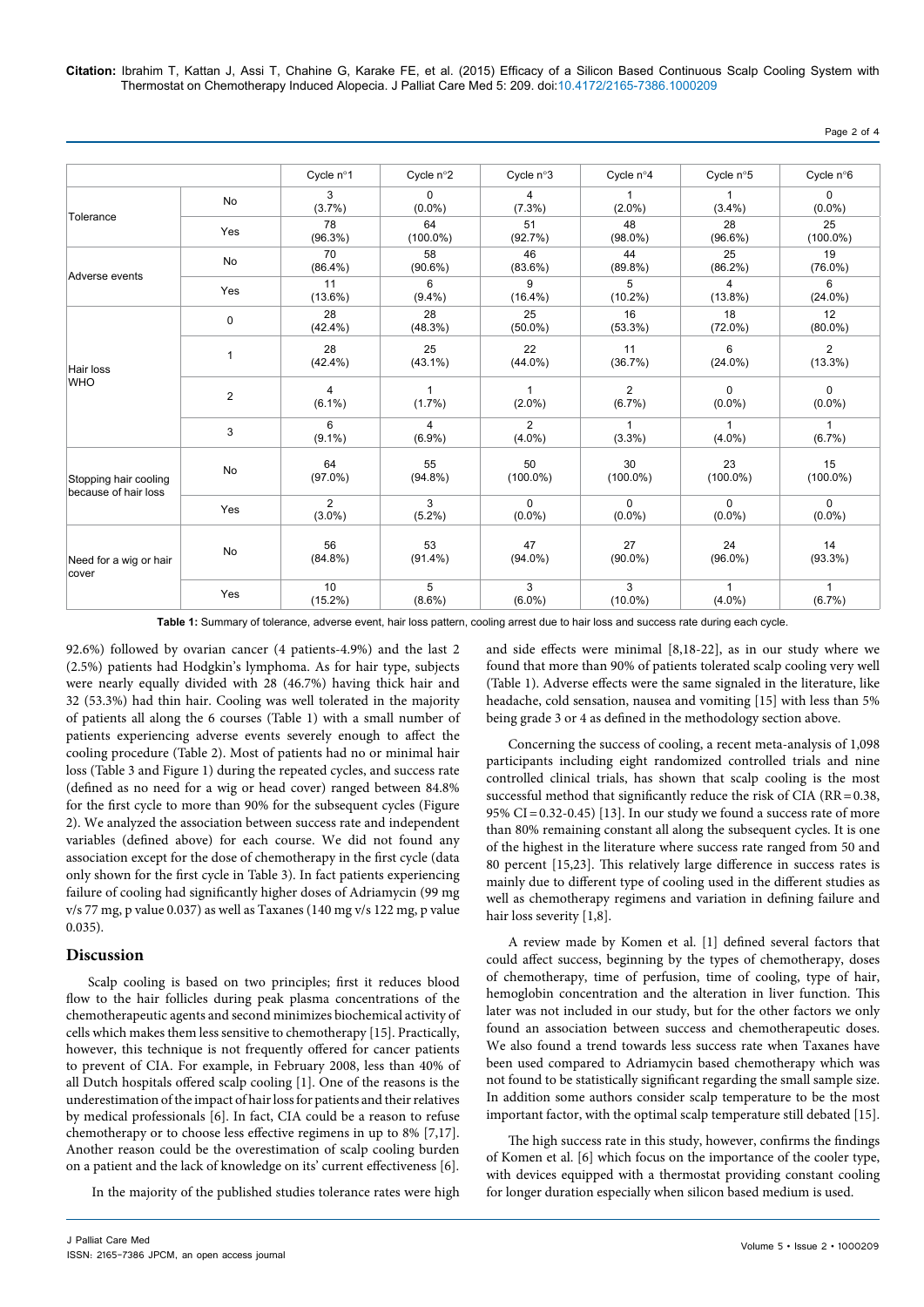**Citation:** Ibrahim T, Kattan J, Assi T, Chahine G, Karake FE, et al. (2015) Efficacy of a Silicon Based Continuous Scalp Cooling System with Thermostat on Chemotherapy Induced Alopecia. J Palliat Care Med 5: 209. doi:10.4172/2165-7386.1000209

Page 3 of 4

|                 |                         | GRADE 1-2 | GRADE 3-4                |                          |  |
|-----------------|-------------------------|-----------|--------------------------|--------------------------|--|
|                 |                         | Cycle 1   |                          |                          |  |
| Headache        | 5                       | 6.20%     | $\overline{\mathbf{c}}$  | 2.50%                    |  |
| Cold            | $\overline{2}$          | 2.50%     |                          | 1.20%                    |  |
| Vertigo         | 1                       | 1.20%     | ٠                        | $\overline{\phantom{a}}$ |  |
|                 |                         | Cycle 2   |                          |                          |  |
| Headache        | 5                       | 6.20%     | $\sim$                   | $\sim$                   |  |
| Cold            | 1                       | 1.20%     | ۰                        | $\overline{\phantom{a}}$ |  |
|                 |                         | Cycle 3   |                          |                          |  |
| Headache        | $\mathbf{1}$            | 1.20%     | $\overline{\phantom{a}}$ | $\overline{\phantom{a}}$ |  |
| Cold            | $\overline{\mathbf{c}}$ | 2.50%     | 1                        | 1.20%                    |  |
| Nausea/vomiting | $\overline{\mathbf{c}}$ | 2.50%     | 3                        | 3.70%                    |  |
|                 |                         | Cycle 4   |                          |                          |  |
| Headache        | 3                       | 3.70%     | $\mathbf{1}$             | 1.20%                    |  |
| Cold            | 1                       | 1.20%     | $\overline{\phantom{a}}$ | $\blacksquare$           |  |
|                 |                         | Cycle 5   |                          |                          |  |
| Headache        | $\mathbf{1}$            | 1.20%     | $\mathbf{1}$             | 1.20%                    |  |
| Cold            | $\overline{2}$          | 2.50%     | ٠                        | $\overline{\phantom{a}}$ |  |
|                 |                         | Cycle 6   |                          |                          |  |
| Headache        | $\mathbf{1}$            | 1.20%     | $\overline{\phantom{a}}$ |                          |  |
| Cold            | 5                       | 6.20%     | $\sim$                   | $\overline{\phantom{a}}$ |  |

**Table 2:** Type and grade of adverse events due to cooling during each cycle.

| First cycle<br>mean (std.dev.)          |                                                         | No Wig or Hair cover use                                                                                            | Use of a Wig or Hair cover                                                                                                            | p value      |  |
|-----------------------------------------|---------------------------------------------------------|---------------------------------------------------------------------------------------------------------------------|---------------------------------------------------------------------------------------------------------------------------------------|--------------|--|
| Age<br>mean (std.dev.)                  |                                                         | 49<br>(11)                                                                                                          | 48<br>(10)                                                                                                                            | $.862+$      |  |
| Hemoglobin (g/dl)<br>mean (std.dev.)    |                                                         | 12.4)<br>(1.6)                                                                                                      | 11.7<br>(2.5)                                                                                                                         | $.362+$      |  |
| Creatinine (mmol/l)<br>mean (std.dev.)  |                                                         | 50<br>(11)                                                                                                          | 52<br>(5)                                                                                                                             | .729†        |  |
|                                         | Thick                                                   | 20<br>$(83.4\%)$                                                                                                    | 4<br>$(16.6\%)$                                                                                                                       | .409‡        |  |
| Type of hair                            | Thin                                                    | 24<br>$(92.3\%)$                                                                                                    | 2<br>$(7.7\%)$                                                                                                                        |              |  |
| Chemotherapy                            | Adriamycin based                                        | 28<br>$(90.3\%)$                                                                                                    | 3<br>$(9.7\%)$                                                                                                                        | $.223^\circ$ |  |
| Protocol                                | Taxanes based                                           | 27<br>$(79.4\%)$                                                                                                    | $\overline{7}$<br>(20.6%)                                                                                                             |              |  |
| Adriamycin dose (mg)<br>mean (std.dev.) |                                                         | 77<br>(17)                                                                                                          | 99<br>(18)                                                                                                                            | $.037 +$ *   |  |
|                                         | Taxanes dose (mg)<br>mean (std.dev.)                    | 122<br>(10)                                                                                                         | 140<br>(40)                                                                                                                           | $0.035^{+*}$ |  |
|                                         | Post infusion cooling time (minutes)<br>mean (std.dev.) | 227<br>(20)                                                                                                         | 234<br>(13)                                                                                                                           | $0.294 +$    |  |
|                                         | Total cooling time (minutes)<br>mean (std.dev.)         | 466<br>(24)                                                                                                         | 465<br>(21)                                                                                                                           | $0.948 +$    |  |
|                                         |                                                         | *statistically significant difference with bilateral alpha 0.05.<br><b>‡Fisher exact test.</b><br>°Chi square test. | the dependent experience for the fundamental constanted butter for and real and permetter of distribution bu Melgeness (Anthony And A |              |  |

†Independent samples t test (equal variances was demonstrated by the Levene's test and normality of distribution by Kolmogorov-Smirnov test).

**Table 3:** Summarizes the association between success rate and independent variables: age, hemoglobin/creatinine concentration, type of hair, chemotherapeutic protocol and doses and time of cooling during the first cycle.

#### **Long-term adverse consequences**

One of the debated late side effect of cooling is scalp metastasis. Theoretically, tumor cells that have seeded in the scalp might not receive adequate treatment during hypothermia. But this condition have rarely been reported in the literature. A first study published in 1983, 2 subjects out of 7800 breast cancer patient had recurrence in the scalp following cooling [24] whereas a review done by Grevelman et al. on 56 studies found 9 recurrences out of 2500 which were especially hematological neoplasia [8]. On another hand findings of Lemenager et al. (15 years' experience) [9] and Ridderheim et al. seem to be reassuring (median follow up 9 & 15 months respectively) [21]. Actually it is advised not to use that scalp hypothermia in neoplastic diseases known to metastasize to the scalp like leukemias [15].

#### **Limits of the study**

This study is mainly limited by the small sample size. Also a more objective evaluation method of hair loss should be used, like pre and post cooling scalp picture evaluation by a third party.